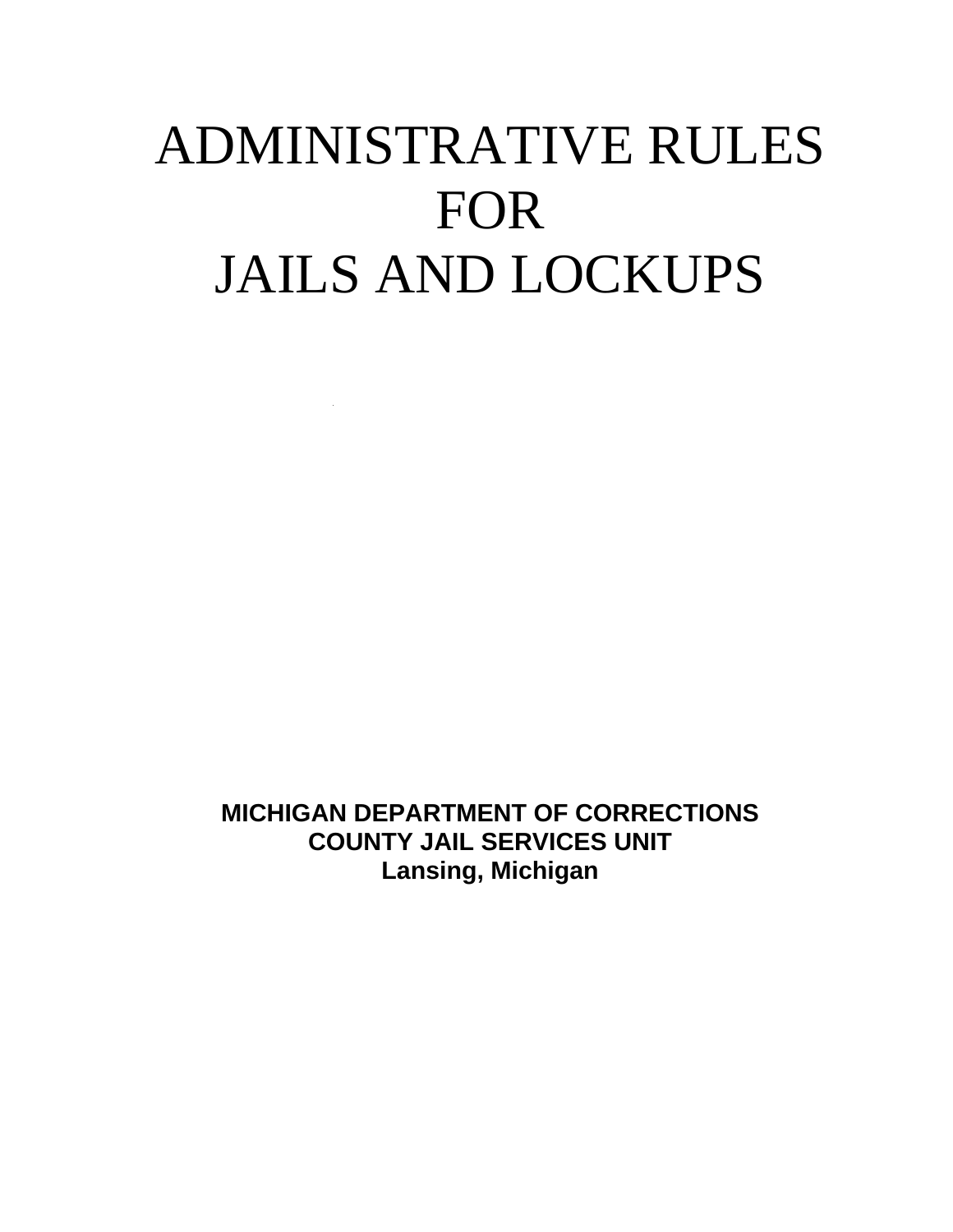#### DEPARTMENT OF CORRECTIONS

#### COUNTY JAIL SERVICES UNIT

#### JAILS AND LOCKUPS

 Filed with the Secretary of State on July 28, 1998. These rules take effect 15 days after filing with the Secretary of State

(By authority conferred on the department of corrections by section 16a of chapter 13 of the Revised Statutes of 1846, as added, section 1 of Act No. 102 of the Public Acts of 1984, as amended, and section 277 of Act No. 380 of the Public Acts of 1965, being §§ 45.16a, 791.262, and 16.377 of the Michigan Compiled Laws)

#### **R 791.501 - R 791.665** Rescinded by R 791.749.

#### **R 791.701 Definitions**.

Rule 1. (1) As used in these rules:

- (a) "Department" means the department of corrections.
- (b) "Detoxification cell" means a cell used to temporarily hold 1 or more chemically

impaired persons during the detoxification process until they can care for themselves and be moved to general housing areas.

- (c) "Director" means the director of the department.
- (d) "Drugs" means any prescribed medicine or controlled substance.
- (e) "Facility" means a jail or lockup, including the buildings and site.
- (f) "Security area" means a defined space that has controlled access and egress.
- (2) A term defined in the act has the same meaning when used in these rules.

#### **R 791.702 Firearms; training**.

A facility shall establish and maintain written policy and practice which provide that all personnel authorized to use firearms receive appropriate training before being assigned to a post involving the possible use of firearms. Firearms training shall cover the use, safety, and care of firearms and the constraints on their use. All personnel authorized to use firearms shall demonstrate competency in the use of firearms at least annually.

#### **R 791.703 Chemical agents; training.**

All personnel authorized to use chemical agents shall receive appropriate training in their use and in the treatment of individuals exposed to a chemical agent.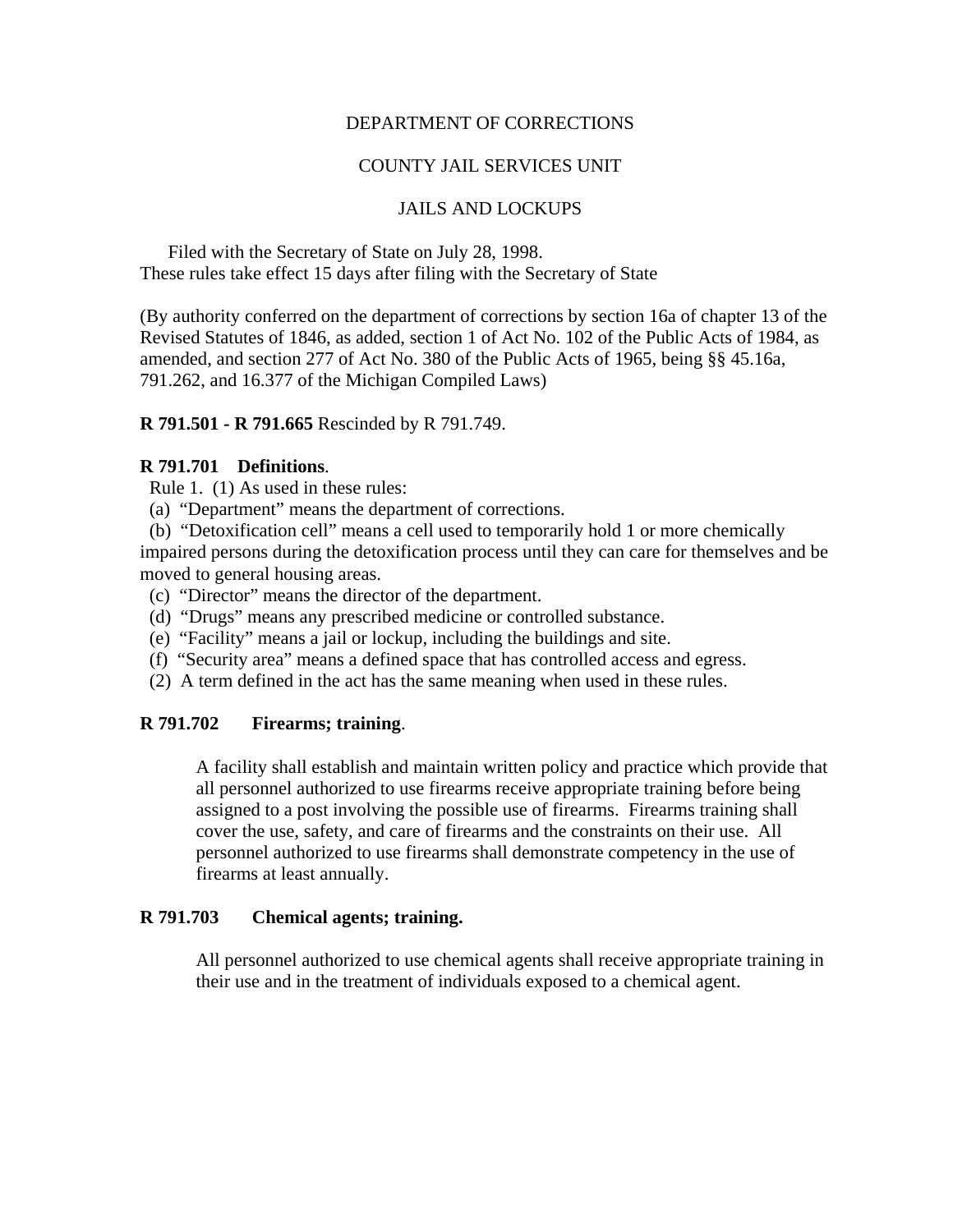#### **R 791.704 Exits.**

A facility shall have exits that are properly positioned, clear, and distinctly and permanently marked to ensure the timely evacuation of inmates and staff in the event of fire or other emergency. All housing areas and places of assembly shall have 2 exits.

#### **R 791.705 Medical treatment.**

A facility shall establish and maintain written policy, procedure, and practice which provide that all persons injured in an incident receive immediate medical examination and treatment.

#### **R 791.706 Use of force.**

A facility shall establish and maintain written policy, procedure, and practice which restrict the use of physical force to instances of justifiable self-defense, protection of others, protection of property, and prevention of escapes, and then only as a last resort and in accordance with appropriate statutory authority. Physical force shall not be used as punishment. A written report is prepared after force is used and is submitted to administrative staff for review.

#### **R 791.707 Firearms.**

A facility shall establish and maintain written policy and procedure which govern the use of firearms, including all of the following requirements:

- (a) Weapons are subjected to safety regulations and inspections.
- (b) A secure weapons locker is located outside the security perimeter of the facility.
- (c) Except in emergency situations, firearms and impact weapons are permitted only in designated areas within the secured confines of the facility.
- (d) Employees supervising inmates outside the facility perimeter shall follow facility procedures for the security of weapons and the use of force.
- (e) Employees on duty shall only use firearms or other security equipment that has been approved through facility policies.

## **R 791.708 Fire safety.**

A facility shall conform to applicable federal, state, and local fire safety codes. A facility shall obtain evidence of compliance with applicable fire safety codes. A fire alarm and automatic detection system are required, as approved by the authority having jurisdiction. If a facility is not equipped with a fire alarm and automatic detection system, then the facility shall establish a plan, within a reasonable time period, to address the lack of an alarm and detection system and to address any deficiencies.

#### **R 791.709 Fire prevention.**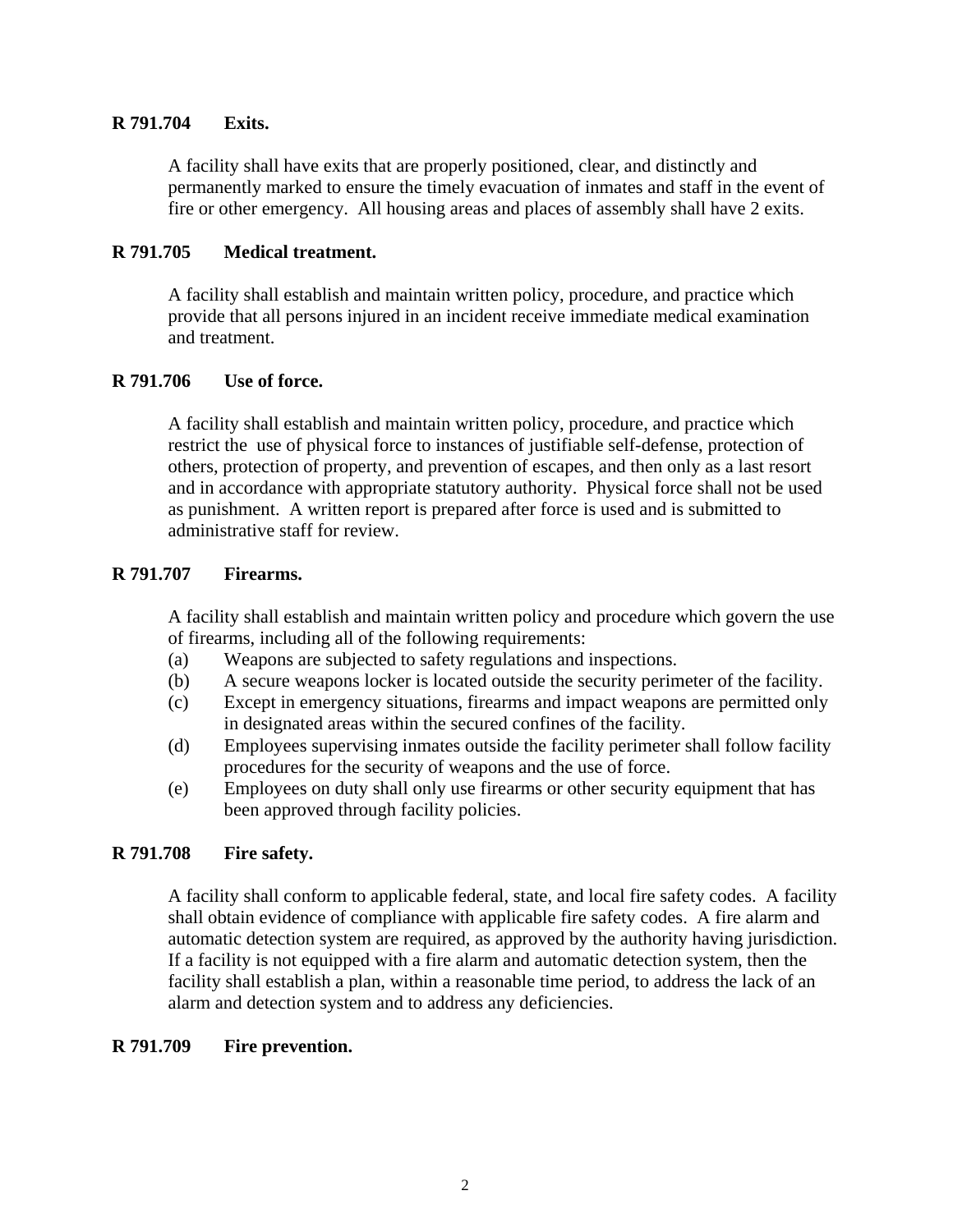A facility shall establish and maintain written policy and procedure that specify the facility's fire prevention regulations and practices to provide for the safety of staff, inmates, and visitors. Policy and procedure shall include, but not be limited to, all of the following:

(a) Provision for accessible, timely, and responsive fire protection service.

- (b) A system of fire inspection and testing of equipment at least quarterly.
- (c) An annual inspection by local or state fire officials or other qualified person or persons.
- (d) The availability of fire hoses or extinguishers at appropriate locations throughout the facility.

#### **R 791.710 Fire inspections.**

A facility shall establish and maintain written policy, procedure, and practice that provide for a comprehensive monthly inspection of the facility by a trained person designated by the facility administrator. The policy and procedure is reviewed annually and updated as needed.

#### **R 791.711 Fire safety; furnishings.**

Specifications for the selection and purchase of facility furnishings shall indicate the fire safety performance requirements of the materials selected.

#### **R 791.712 Ashtrays.**

If smoking is permitted, a facility shall be equipped with noncombustible receptacles for smoking materials and separate containers for other combustible refuse at accessible locations throughout living quarters in the facility. All receptacles and containers shall be emptied and cleaned daily.

#### **R 791.713 Flammable, toxic, and caustic materials.**

A facility shall establish and maintain written policy, procedure, and practice that govern the control and use of all flammable, toxic, and caustic materials. Special containers are provided for flammable liquids and for rags used with flammable liquids.

#### **R 791.714 Written emergency plans.**

All staff shall be trained to respond to emergencies in accordance with written emergency plans.

#### **R 791.715 Evacuation plans.**

A facility shall establish and maintain a written evacuation plan to be used in the event of fire or major emergency. The plan is approved in writing by an independent, outside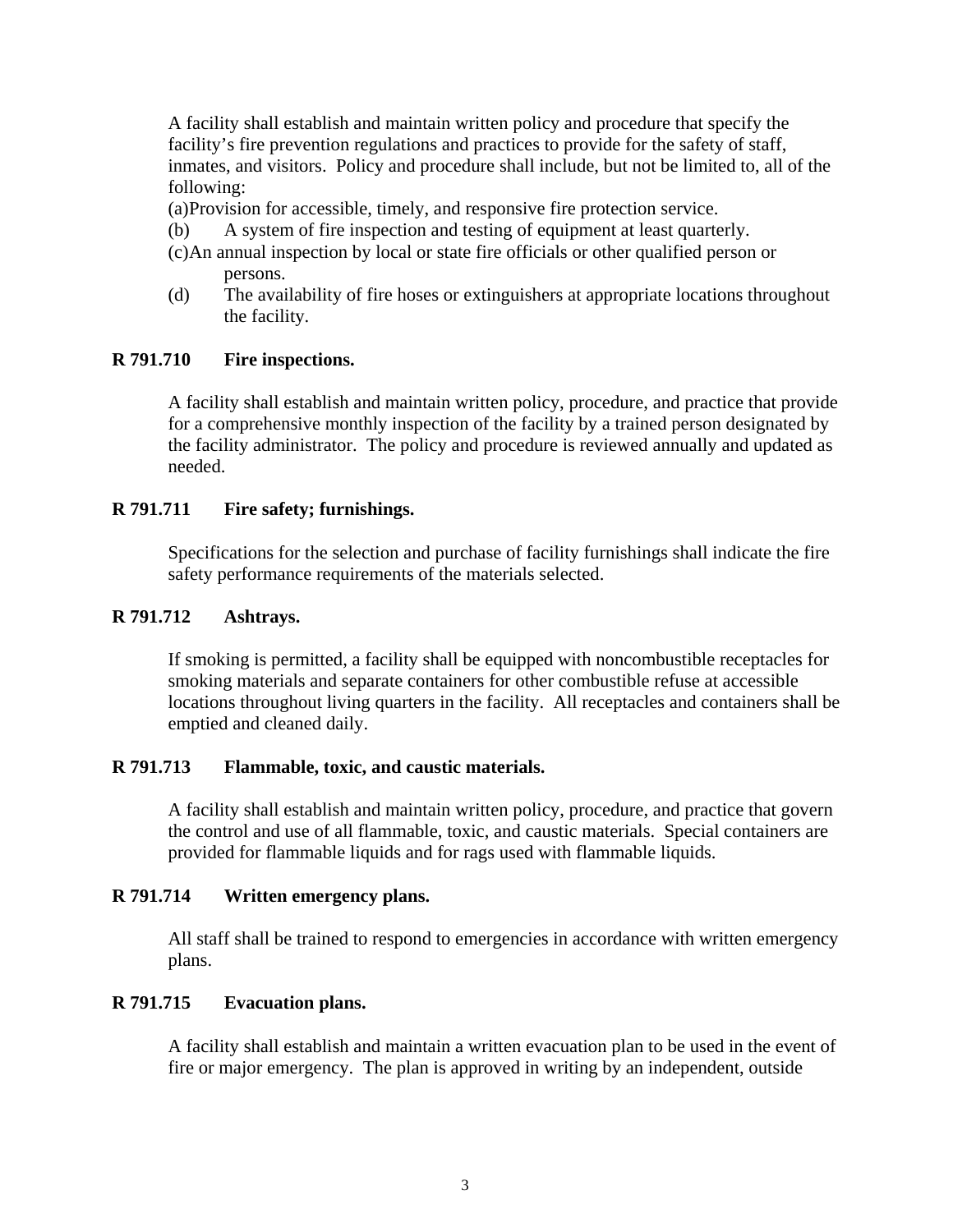inspector trained in the application of national fire safety codes and is reviewed annually, updated if necessary, and reissued. The plan shall provide for all of the following: (a) Location of building/room floor plans.

- (b) Use of exit signs and directional arrows for traffic flow.
- (c) Location of the publicly posted evacuation plan.
- (d) At least quarterly drills in all facility locations, which may include staff drills.

## **R 791.716 Emergency release of inmates.**

A facility shall establish and maintain written policy, procedure, and practice that specify the means for the expeditious release of inmates from locked areas in case of emergency and provide for a backup system regarding the placement of inmates.

## **R 791.717 Security threats.**

- (1) A facility shall establish and maintain written plans that specify the procedures to be followed in situations that threaten facility security, including all of the following:
	- (a) Riots.
	- (b) Hunger strikes.
	- (c) Disturbances.
	- (d) The taking of hostages.
- (2) The plans are made available to all applicable personnel, are reviewed at least annually, and are updated as needed.

## **R 791.718 Inmate rights.**

A facility shall establish and maintain written policy, procedure, and practice that protects inmates from all of the following that would constitute a civil or criminal violation:

- (a) Personal abuse.
- (b) Corporal punishment.
- (c) Personal injury.
- (d) Disease.
- (e) Property damage.
- (f) Harassment.

## **R 791.719 Dietary allowances.**

A facility shall maintain documentation that the facility's dietary allowances are reviewed at least annually by a dietician. Menu evaluations are conducted at least quarterly by facility food service supervisory staff to verify adherence to the established basic daily servings.

## **R 791.720 Special diets.**

A facility shall establish and maintain written policy, procedure, and practice that provide for special diets as prescribed by appropriate medical or dental personnel.

## **R 791.721 Food service health safety.**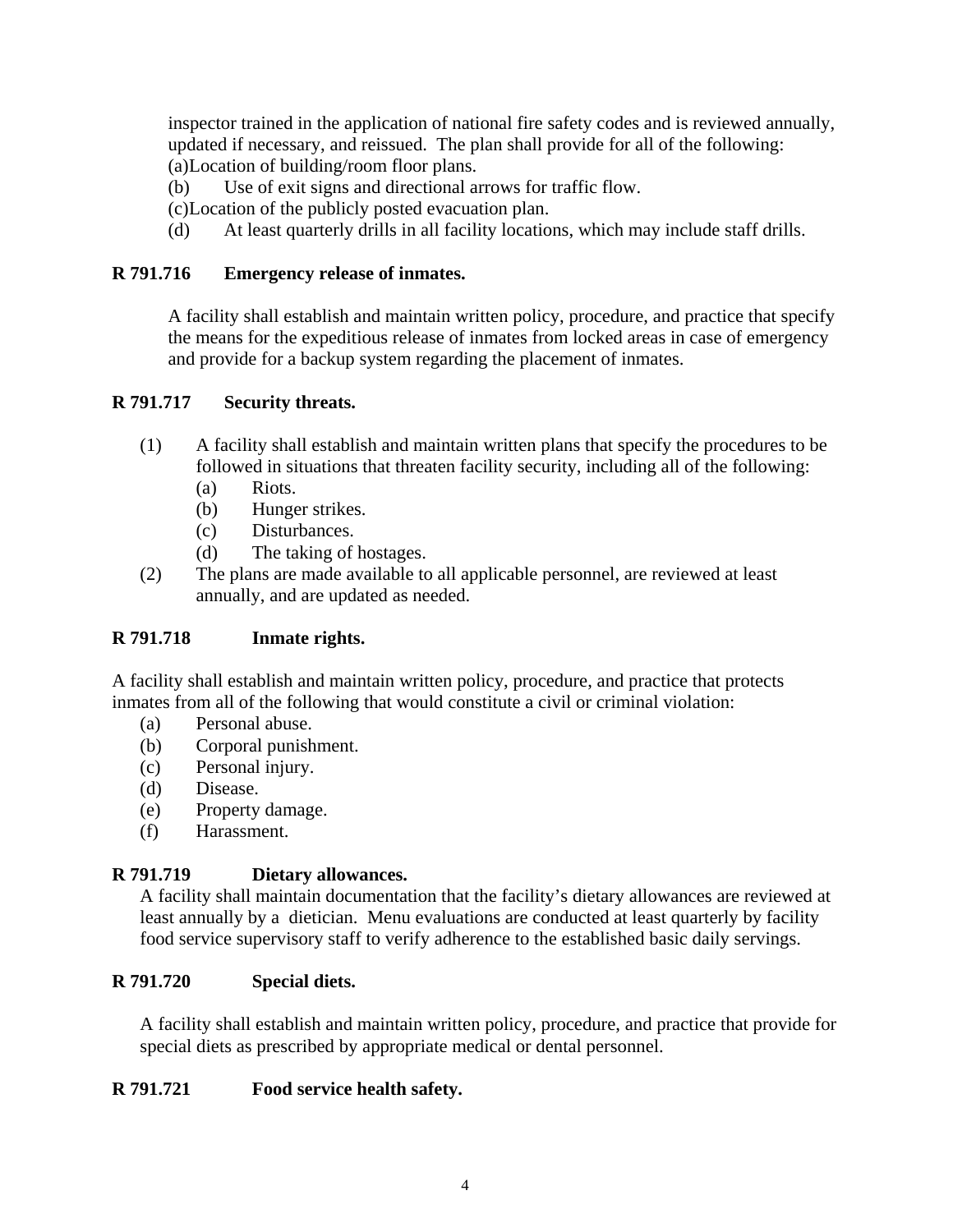If required to be inspected by state law, a facility shall be inspected by the local public health authority. If a facility is not required by state law to be inspected, then a trained health inspector must certify compliance with applicable federal law.

# **R 791.722 Food service health policy.**

A facility shall establish and maintain written policy, procedure, and practice that provide for adequate health protection for all inmates and staff in the facility and for inmates and other persons who work in food service where required by laws and regulations applicable to food service employees in the community where the facility is located.

# **R 791.723 Food service inspections.**

A facility shall establish and maintain written policy, procedure, and practice that require weekly inspections by administrative, medical, or dietary personnel of all food service areas, including dining and food preparation areas and equipment. Inspection personnel may include the person who supervises food service operations or his or her designee. Refrigerator and dishwashing water temperatures are checked daily by administrative, medical, or dietary personnel.

# **R 791.724 Sanitation inspections.**

A facility shall establish and maintain written policy, procedure, and practice that require both of the following inspections:

- (a) Weekly sanitation inspections of all facility areas by a trained person designated by the facility administrator.
- (b) At least annual inspections by federal, state, or local sanitation and health officials if federal, state, or local standards are applicable.

# **R 791.725 Water supply.**

A facility's potable water source and supply shall be in compliance with the standards of Act No. 399 of the Public Acts of 1976, as amended, being §325.1001 et seq. of the Michigan Compiled Laws.

## **R 791.726 Waste disposal plan.**

A facility shall establish and maintain a written plan that provides for the appropriate disposal of liquid, solid, and toxic wastes.

## **R 791.727 Vermin and pest control plan.**

A facility shall establish and maintain a written plan for the control of vermin and pests that includes, at a minimum, monthly inspections by a trained person designated by the facility administrator.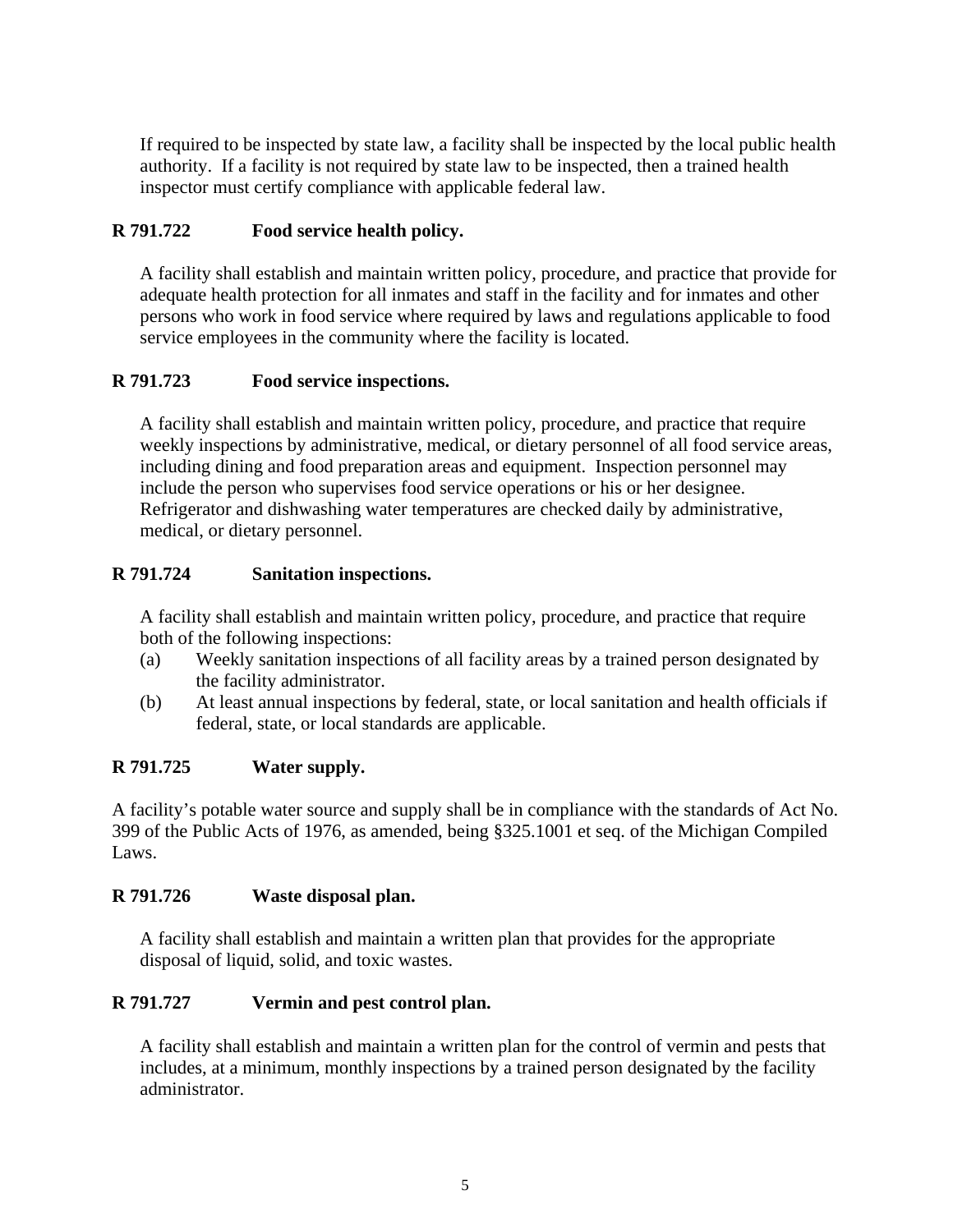# **R 791.728 Health care.**

A facility shall establish and maintain written policy, procedure, and practice which provide that all medical, psychiatric, and dental inmate matters involving medical judgment are the sole province of the responsible physician, dentist or other qualified health professional.

## **R 791.729 Health care personnel qualifications.**

Personnel who provide health care services to inmates shall be licensed by the state of Michigan when required. Verification of current credentials and job descriptions shall be on file in the facility.

## **R 791.730 Pharmaceuticals.**

- (1) The administrator or medical director, or both, of a facility shall establish policies and procedures that are in compliance with local, state, and federal regulations governing the distribution, dispensing, prescribing, administering, or disposing of any controlled substance or prescribed medication affecting an inmate.
- (2) Drugs may be dispensed for patients only pursuant to the written orders of a licensed practitioner acting within the scope of his or her license.

#### **R 791.731 Health screening.**

A facility shall establish and maintain written policy, procedure, and practice that require medical, dental, and mental health screening to be performed on all inmates by a trained staff member designated by the facility administrator. All findings are recorded on a form approved by the facility's designated health authority. The screening includes at least all of the following:

- (a) Inquiry into all of the following:
- (i) Current illness and health problems, including venereal diseases and other infectious diseases.
- (ii) Dental problems.
- (iii) Mental health problems.
- (iv) Use of alcohol and other drugs, including all of the following information:
	- (A) The type of types of drugs used.
	- (B) Mode of use.
	- (C) Amounts used.
	- (D) Frequency used.
	- (E) Date or time of last use.
	- (F) History of any problems that may have occurred after ceasing use, for example, convulsions.
- (v) Past and present treatment or hospitalization for mental disturbance or suicide.
- (vi) Possibility of pregnancy.
- (vii) Other health problems designated by the responsible physician.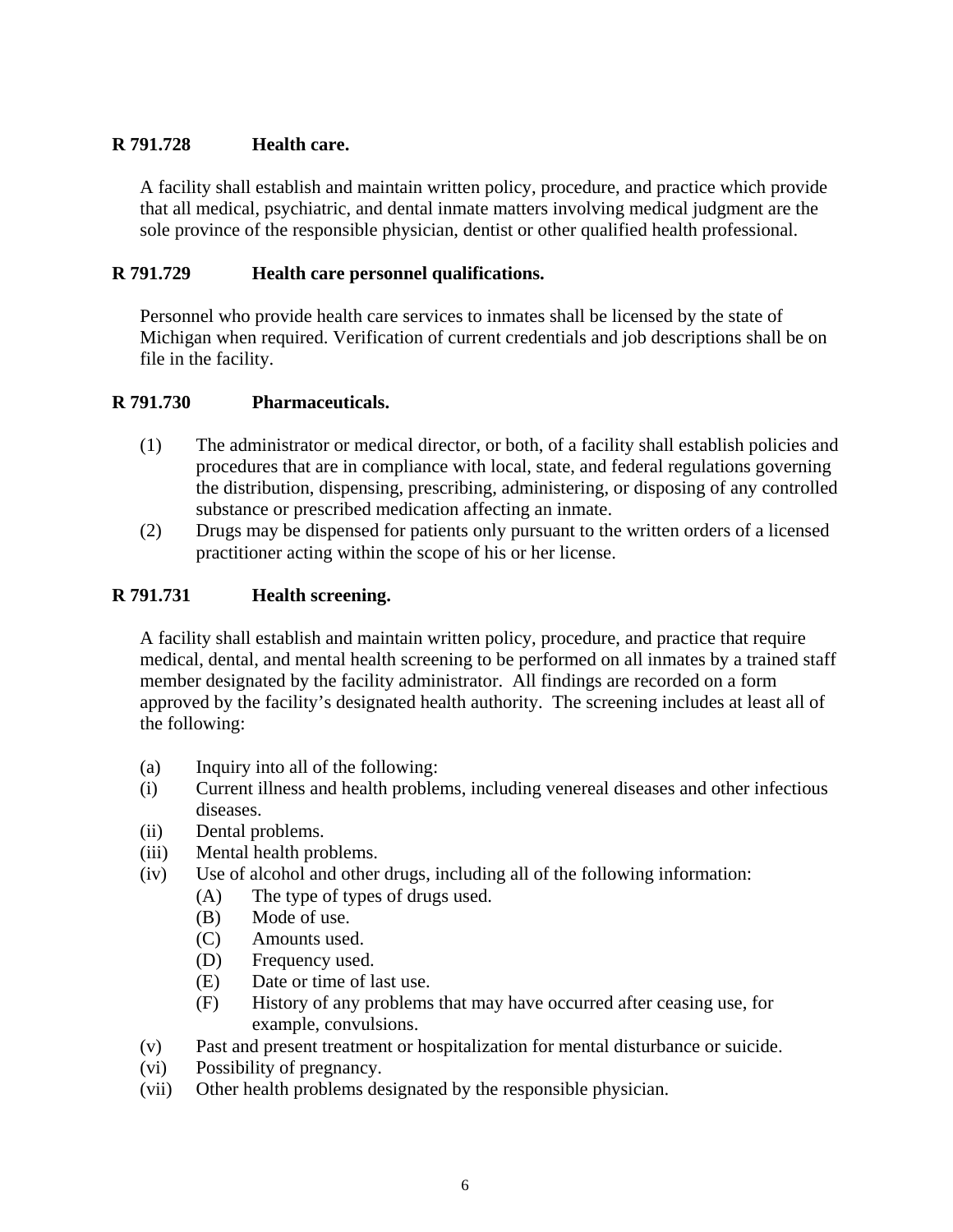- (b) Observation of all of the following:
- (i) Behavior, including all of the following:
	- (A) State of consciousness.
	- (B) Mental status.
	- (C) Appearance.
	- (D) Conduct.
	- (E) Tremor.
	- (F) Sweating.
- (ii) Body deformities and ease of movement.
- (iii) Condition of skin, including any of the following:
	- (A) Trauma markings.
	- (B) Bruises.
	- (C) Lesions.
	- (D) Jaundice.
	- (E) Rashes and infestations.
	- (F) Needle marks or other indications of drug abuse.
- (c) The medical disposition of inmate shall be to 1 of the following:
- (i) General population.
- (ii) General population with prompt referral to appropriate health care service.
- (iii) Referral to appropriate health care service for emergency treatment.

#### **R 791.732 Health appraisals.**

- (1) A facility shall establish and maintain written policy, procedure, and practice which require that a health appraisal for each inmate be completed by a trained health care person within 14 days after arrival at the facility. If there is documented evidence of a health appraisal within the previous 90 days, then a new health appraisal is not required, except as determined by the designated health authority. A health appraisal includes at least all of the following:
- (a) Review screening performed under R 791.732.
- (b) Collection of additional data to complete the medical, dental, mental health, and immunization histories.
- (c) Laboratory or diagnostic tests, or both, to detect communicable disease, including venereal disease and tuberculosis.
- (d) Recording of all of the following:
- (i) Height.
- (ii) Weight.
- (iii) Pulse.
- (iv) Blood pressure.
- (v) Temperature.
- (e) Other tests and examinations, as appropriate.
- (f) Medical examination, including review of mental and dental status.
- (g) Review of the results of the medical examination and tests and identification of problems by a physician or other qualified health care personnel.
- (h) Initiation of therapy when appropriate.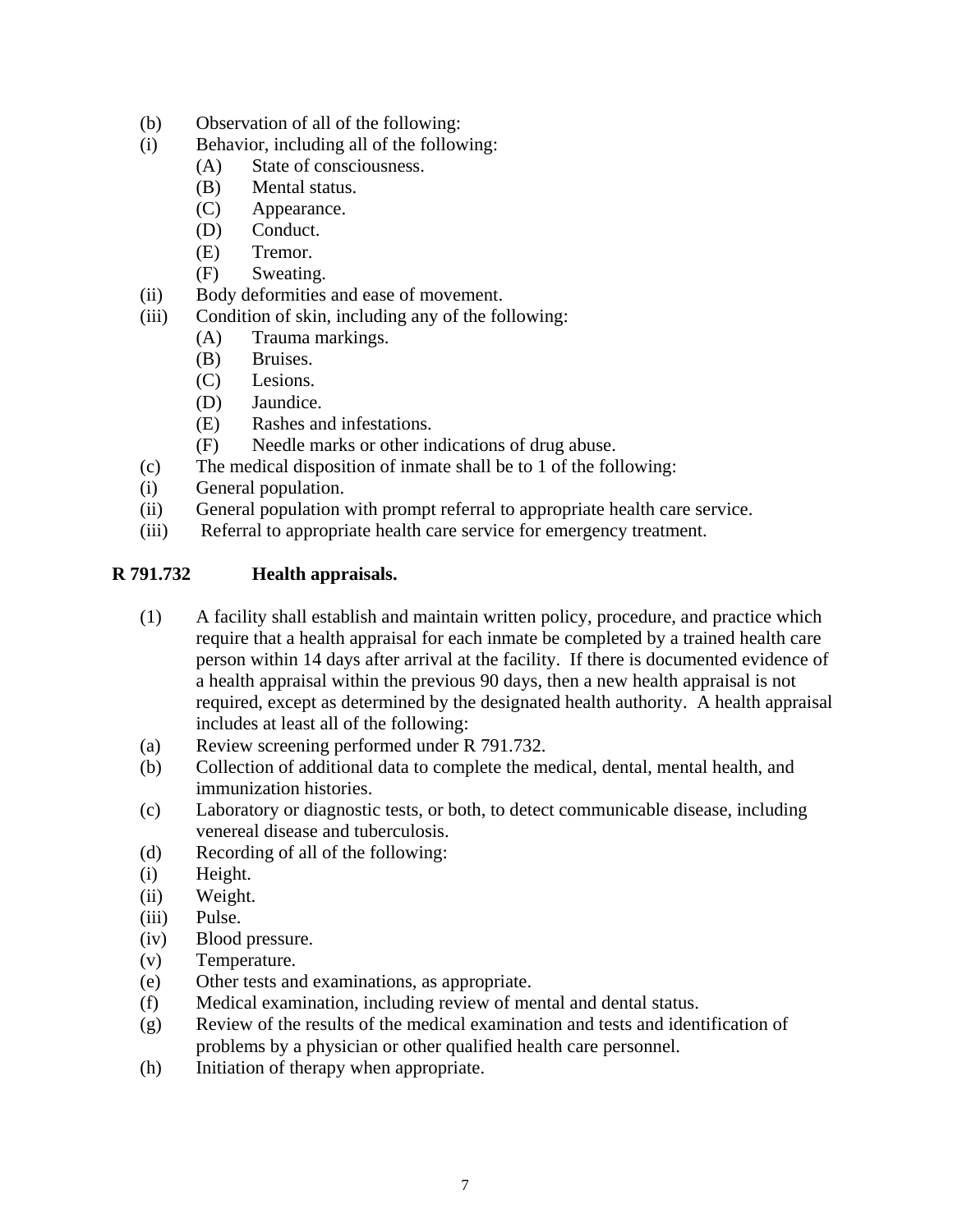- (i) Development and implementation of a treatment plan, including recommendations concerning housing, job assignment, and program participation.
- (2) An inmate diagnosed as being contagious shall be removed from the facility or quarantined in well-ventilated quarters and separate from other inmates. In a case of suspected contagion, the administrator shall consult with the facility's designated health authority or the local health department.
- (3) If, in the opinion of a licensed physician, an inmate needs hospitalization, the administrator, as directed by the physician, shall deliver the inmate to the nearest hospital or to any hospital designated by the county.

# **R 791.733 Inmate participation in research.**

A facility shall establish and maintain written policy and practice that prohibit the use of inmates for medical, pharmaceutical, or cosmetic experiments. This rule does not preclude individual treatment of an inmate based on the need for a specific medical procedure that is not generally available.

# **R 791.734 Detoxification cells.**

- (1) A facility shall maintain a detoxification cell that allows for unobstructed supervision and observation of the entire detoxification cell area, which shall be accomplished by complying with either of the following provisions:
- (a) Locating the detoxification cell near an officer duty station which is staffed 24 hours a day and which is constructed to provide personal visual observation of the entire detoxification cell.
- (b) Installing an electronic camera or cameras that are continuously monitored in the officer's duty station.

## **R 791.735 Holding Cells.**

- (1) A jail or lockup shall have 1 group holding cell that has not less than 150 square feet of floor area. The capacities of a group holding cell is determined at 15 square feet of floor space per inmate, excluding benches.
- (2) A holding cell shall provide for unobstructed supervision and observation of the entire holding cell area, which shall be accomplished by complying with either of the following provisions:
- (a) Locating the holding cell near an officer duty station that is staffed 24 hours a day.
- (b) Installing an electronic camera or cameras that are continuously monitored in the officer's duty station.

## **R 791.736 Staffing.**

- (1) When housing inmates, a facility shall be staffed to provide proper security and correctional control.
- (2) The administrator shall supervise, schedule, and control all personnel working in the facility.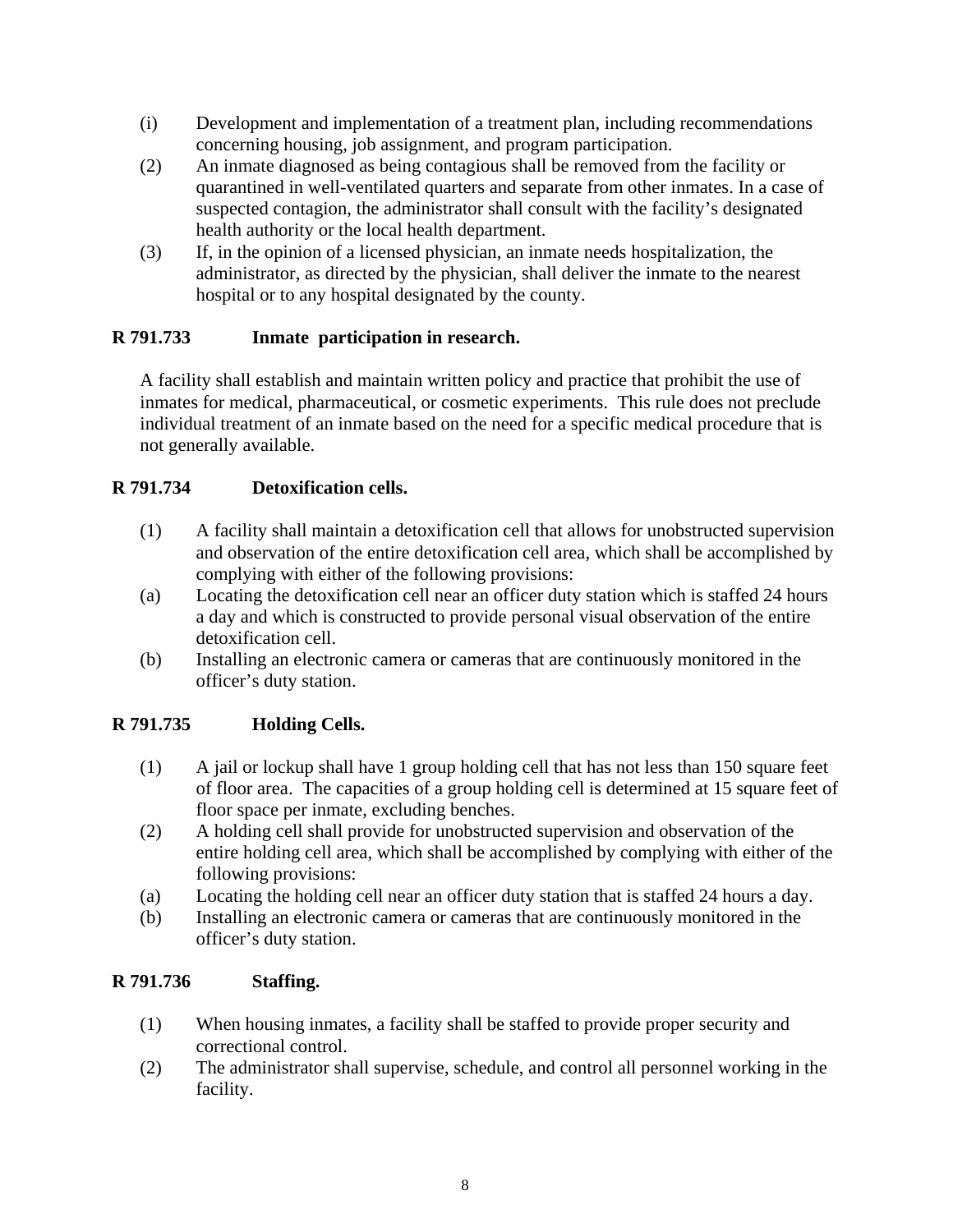- (3) At least 1 corrections officer shall be provided for each floor or security area that is occupied.
- (4) The duty station for a detoxification or holding cell shall be staffed continually when the detoxification cell or holding cell is occupied.
- (5) A sufficient number of personnel shall be provided to perform ancillary functions, whether scheduled or unscheduled, such as moving inmates to medical, visitation, recreation, or other inmate programs.

### **R 791.737 Safety and maintenance of equipment and structures.**

- (1) The administrator shall develop and implement safety standards that will protect the health and welfare of inmates and staff.
- (2) The administrator shall ensure that inmate and staff equipment and structures are maintained.

#### **R 791.738 Inmate classification plan.**

A facility shall establish and maintain written policy, procedure, and practice that provide for a written inmate classification plan which defines the level of custody required, housing assignment, and participation in correctional programs. The facility shall review the plan at least annually and update the plan if necessary.

#### **R 791.749 Rescission**

R 791.501 to R 791.665 of the Michigan Administrative Code, appearing on pages 5117 to 5143 of the 1979 Michigan Administrative Code, are rescinded.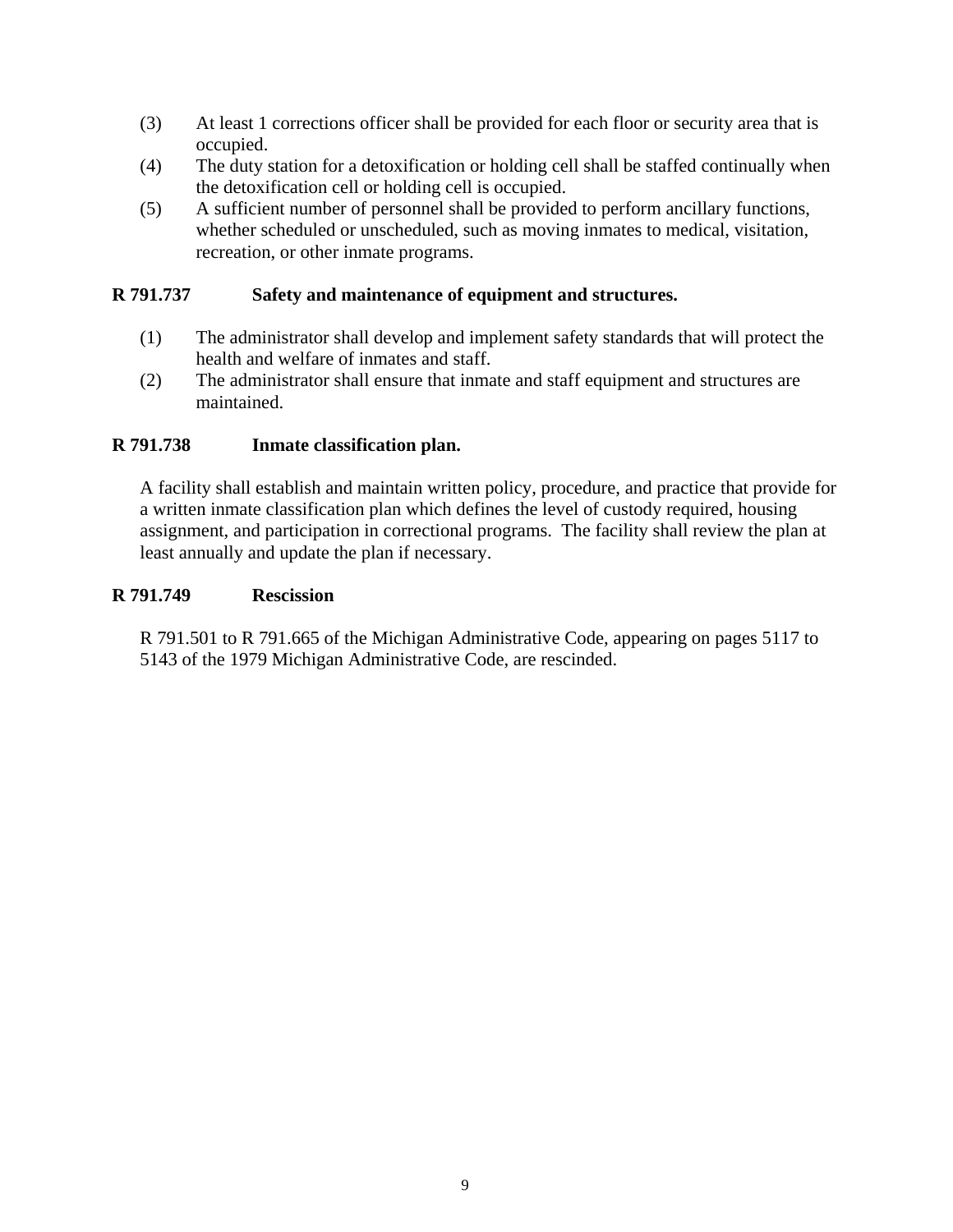# GENERAL INDEX

| <b>SUBJECT</b>                          | <b>RULE</b><br><b>PAGE</b> |                |
|-----------------------------------------|----------------------------|----------------|
| Ashtrays                                | 712                        | 3              |
| Chemical agents; training               | 703                        | 1              |
| Definitions                             | 701                        | 1              |
| Detoxification cells                    | 734                        |                |
| Dietary allowances                      | 719                        | 4              |
| Emergency release of inmates            | 716                        | 3              |
| Evacuation plans                        | 715                        | 3              |
| Exits                                   | 704                        | 1              |
| Fire inspections                        | 710                        | 3              |
| Fire prevention                         | 709                        | 2              |
| Fire safety                             | 708                        | $\overline{2}$ |
| Fire safety; furnishings                | 711                        | 3              |
| Firearms                                | 707                        | $\overline{2}$ |
| Firearms; training                      | 702                        | $\mathbf 1$    |
| Flammable, toxic, and caustic materials | 713                        | 3              |
| Food service health policy              | 722                        | $\overline{4}$ |
| Food service health safety              | 721                        | $\overline{4}$ |
| Food service inspections                | 723                        | $\overline{4}$ |
| Health appraisals                       | 732                        | 6              |
| Health care                             | 728                        | 5              |
|                                         |                            |                |